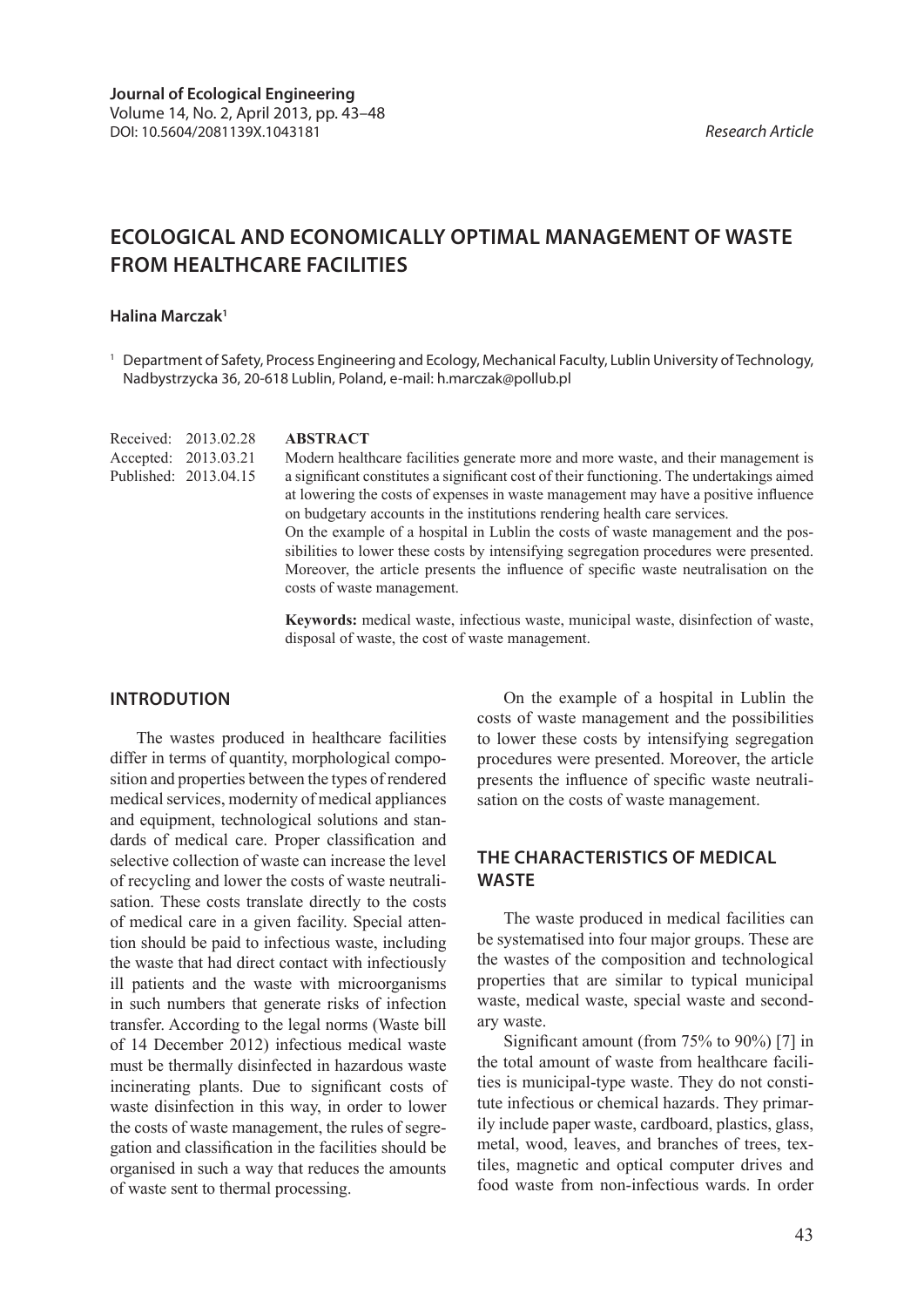to manage this type of waste, technological solutions known in the management of municipal waste management are used.

According to the bill on waste, medical waste is the one that is generated with relation to medical diagnosing, treatment and prevention. The group of medical waste includes the waste with infectious properties, pathological and anatomical waste, special waste and other. Infectious waste is the one which, due to the presence of infections microorganisms, can cause epidemiological risks. The risk of infection is conditioned by the type, number and durability of microorganisms and their penetration into organisms. Legal regulations define which types of medical waste should be considered infectious. According to U.S. Environmental Protection Agency infectious waste makes from 10% to 15% of the total waste produced in medical facilities [1]. They include blood, excretion or secretion infected dressing materials, disposable medical equipment, sharp operation instruments, infected disposable tools, blood and its products, blood containers, waste contaminated with blood and body fluids, waste from operation theatres, isolation wards, pathological laboratories and dissection rooms, if they had contacts with infections agents. Infected waste must be collected in the place of their production in a manner that allows their separation

from the surrounding. Then they need to be directed to neutralisation.

The group of pathological and anatomic waste covers recognisable human body parts, bodies of stillborn infants or infants that died within 24 hours after birth.

Special wastes set apart in the group of medical waste are hazardous wastes. They encompass chemicals, wastes generated from radionuclide in diagnostics and therapy, cytostatics and cytoxics, outdated pharmaceuticals and wastes of dentistry amalgam.

Other wastes listed in the group of medical wastes are not considered hazardous. They include chemicals and medicines, other than hazardous, surgical instruments which did not contact with infectious agents.

The functioning of medical facilities is related to the generation of such wastes as used batteries, wastes including mercury (such as measuring devices, used light bulbs, elements of electric and electronic appliances), silver-bearing waste, photographic films, pressured containers, gases in containers, used tires, oiled wastes, and used lube oils. These wastes called special (other than in the group of medical wastes) are characterised by their various hazards for people and the environment, which depends on their physical and chemical properties. They must be selectively collected



**Fig. 1.** The division of wastes produced in health care facilities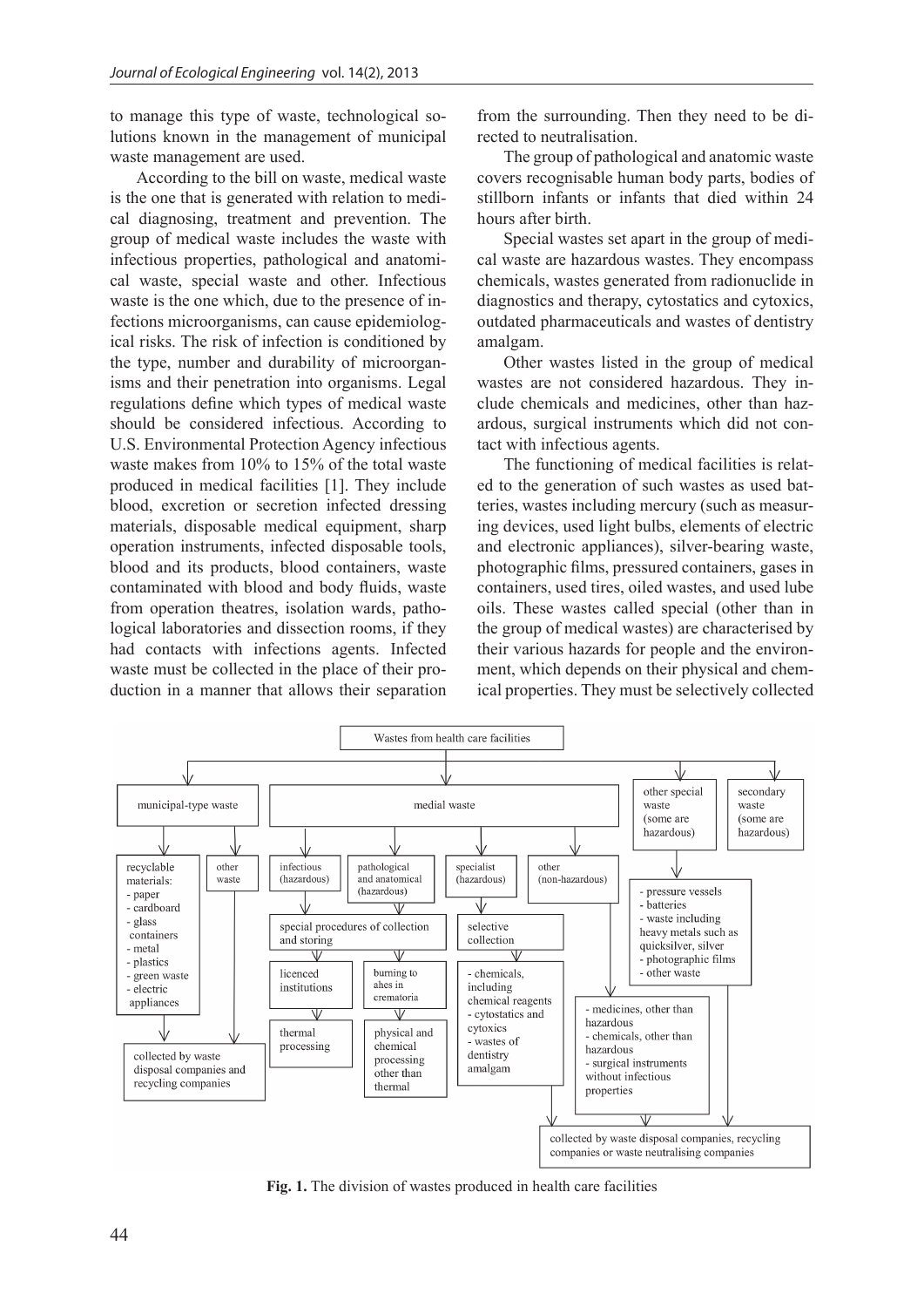until defined amount is gathered (they are present in limited amounts most frequently) and handed over to companies specialised in a given type of recycling.

Secondary wastes include the remnants from autoclaving, thermal disinfection, thermal and chemical disinfection, microwave disinfection, and form other physical and chemical methods (alternative to thermal processing) of neutralising infectious wastes. Moreover, secondary wastes also include the wastes from thermal processing of wastes in the incinerations functioning at hospitals. These types of wastes cover: ash, cinder with metals and other components, dusts and sludge from devices cleaning technical gases. Some of them are included to hazardous wastes.

The division of waste types generated in medical facilities is presented in Figure 1.

## **Waste management on the example of a hospital in Lublin**

In the catalogue of wastes in subgroup 1801 there are wastes from treatment,, diagnosing and medical prevention. Wastes with infectious properties (their codes are: 180102<sup>\*</sup>, 180103<sup>\*</sup>, 180180\* , 180182\* ) are called specific wastes. Hazardous wastes have the following codes: 180106\* , 180208\* , 180110\* and other wastes which do not manifest hazardous properties are identified with the following codes: 180101, 180104, 180107, 180109, 180181.

In the Independent Public Clinical Hospital no 4 in Lublin medical wastes are selectively collected and neutralised in a thermal process. The services of waste collection, transportation and thermal neutralisation are rendered by "EKO- TOP" Sp. z o.o. in Rzeszów, Poland, which manages an incineration of medical and industrial wastes in Rzeszów. The costs of managing medical wastes, according to the contract signed for a 12-month period (since April 2012) is going to amount to 553 046.40 PLN [4]. The list of types and amounts of medical wastes that are planned to be neutralised during the period is presented in Table 1.

In Lublin hospital in the period when methods of medical waste neutralisation alternative to incineration were allowed, part of hospital waste was thermally and chemically disinfected with an Italian apparatus *Newster 10* [1]. In the device, hazardous properties of the wastes were liquidated under the influence of high temperature and sodium hypochlorite in atmospheric pressure conditions. Heating the wastes is accompanied by the phenomena of mixing and blending the wastes by a rotating cutting blade. After water evaporation (at c.a.  $95-100$  °C), the temperature in disinfection chamber raises up to 155 °C. Then water with sodium hypochlorite is automatically added to the disinfection chamber. Water moistens the wastes and is evaporated. Water steam is the disinfecting agent The dosage of water and sodium hypochlorite is controlled in such a way to obtain and maintain the temperature of c.a. 155 °C for 2 minutes in the chamber. In the next stage of the process, a stream of dozed water cools the neutralised wastes down to c.a. 85–90 °C.

Disinfected wastes were classified into group 19 as a waste coded as 190210, i.e. combustible wastes other than those included in 190208 or 190209. The collector of this waste was ..EKO-TOP" Sp. z o.o. in Rzeszów, Poland, which thermally processed waste in industrial and medical waste incineration. The cost of infectious waste

Table 1. The list of types and amounts o medical wastes generated in Lublin hospital sent to thermal neutralisation in Rzeszów incineration [4]

| Waste code | Type of waste                                                                                                                                                                                                                  | Amounts, Mg |
|------------|--------------------------------------------------------------------------------------------------------------------------------------------------------------------------------------------------------------------------------|-------------|
| 18 01 02*  | Parts of body and organs, blond containers and preservatives used in blond<br>storing.                                                                                                                                         | 5.5         |
| 18 01 03*  | Other wastes which include microorganisms and their toxins and other forms<br>capable of transforming genetic material and which are recognised as the ones<br>that cause or can possibly cause diseases in humans or animals. | 330.0       |
| 18 01 06*  | Chemicals including chemical reagents, chemically hazardous substances                                                                                                                                                         | 0.5         |
| 18 01 08*  | Cytostatics and cytoxics medicines                                                                                                                                                                                             | 3.0         |
| 18 01 09   | Medicines other than those listed in 18 01 08*                                                                                                                                                                                 | 1.0         |
| 18 01 01   | Surgical instruments and their remnants, (except. 18 01 03')                                                                                                                                                                   | 1.5         |
| 18 01 82*  | Food wastes from patients in isolated wards                                                                                                                                                                                    | 4.5         |
|            | 346.0                                                                                                                                                                                                                          |             |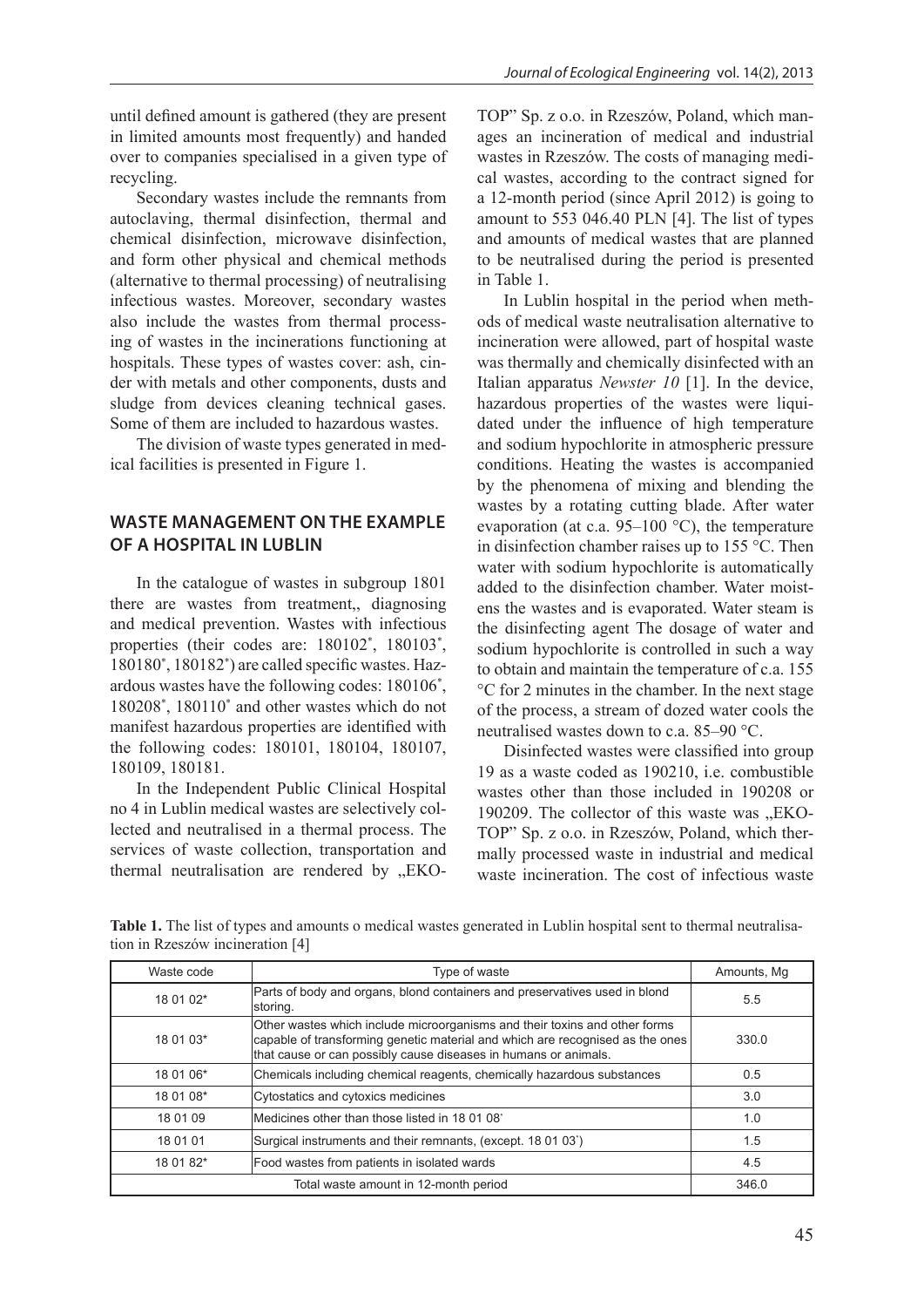management with the use of *Newster 10* was lower in comparison to the management without the thermal and chemical method. Lowering the management costs is related to lower frequency of disinfected waste collection and transportation (at least twice a month) to the incineration. The costs of waste neutralisation with the use of disinfection processes might be additionally lowered, if disinfected medical wasted processed in *Newster 10* could be sent to municipal incineration in hospital vicinity. Lack of municipal incineration in the closes neighbourhood disabled such a solution.

The costs of medical waste management (subgroup 1801, according to waste catalogue) involving two parallel methods of neutralisation, i.e. disinfection part of the wastes in hospital and thermal processing of the rest of specific medical waste outside the hospital were presented in Table 2.

According to the waste bill (of 14 December 2012) thermal transformation of medical waste is acceptable only in case of waste with infectious character. Permission to use alternative methods of medical waste management might lower hospitals' expenditures. Another consequence of such a legal regulation would be leaving the decision about the method of waste management for hospitals. On the other hand, allowing alternative methods which eliminate infectious properties of medical waste does not solve the whole problem with this waste. Other legal regulations prohibit the storage of wastes obtained in alternative methods. Allowing the use of alternative methods will be economically justified, provided there are municipal incinerations which can accept the waste neutralised in these methods.

# **Managing municipal-type of waste on the example of the Lublin hospital**

Municipal-type wastes are collected by an external subcontractor. The service of waste collection is realised on the basis of a contract concluded for a 12-month period. The cost of this service depends on the number of permanent and on demand containers for waste. According to the contract (from 19.12.2013 for 12 months) the company rendering the service is obliged to provide 22 1100-litre containers, including 21 containers for non-segregated wastes and 1 container for waste plastics and one KP-7 container for for mixed (non-segregated) municipal waste.

**Table 2.** The costs of medical waste management on the example of Lublin hospital

| Item                                                                                                                                                                                      | Waste code, according<br>to Catalogue of wastes | Cost     |
|-------------------------------------------------------------------------------------------------------------------------------------------------------------------------------------------|-------------------------------------------------|----------|
| Medical waste neutralised in thermal processing outside the hospital<br>Total amount for 12-month period [5] (from the day of contract conclusion), Mg                                    |                                                 | 196      |
| Including:<br>Parts of body and organs, blond containers and preservatives used in blood storing., Mg                                                                                     | 18 01 02*                                       | 5.5      |
| Other wastes which include microorganisms and their toxins and other forms capable of<br>transforming genetic material and which are recognised as the ones that cause or can             |                                                 |          |
| possibly cause diseases in humans or animals, Mg                                                                                                                                          | 18 01 03*                                       | 180      |
| Chemicals including chemical reagents, chemically hazardous substances, Mg                                                                                                                | 18 01 06*                                       | 0.5      |
| Cytostatics and cytoxics medicines, Mg                                                                                                                                                    | 18 01 08*                                       | 3.0      |
| Medicines other than those listed in 18 01 08*                                                                                                                                            | 18 01 09                                        | 1.0      |
| Surgical instruments and their remnants, (except. 18 01 03 <sup>*</sup> ), Mg                                                                                                             | 18 01 01                                        | 1.5      |
| Food wastes from patients in isolated wards                                                                                                                                               | 18 01 82*                                       | 4.5      |
| The cost of waste collection, transportation and thermal neutralisation are rendered by<br>"EKO-TOP" Sp. z o.o. in Rzeszów, in the period of 12 months [5] (from the day of contract      |                                                 |          |
| conclusion: 31.01.2011), PLN                                                                                                                                                              | X                                               | 236983.6 |
| Wastes generated in neutralisation process in Newster 10<br>Total for 24-month period [6] (from the day of contract conclusion: 16.11.2010), Mg                                           | 190210                                          | 240      |
| Cost of collection, transportation and neutralisation of the above post-sterilisation wastes by<br>[6] Firma Usługowo-Handlowa "EKO-TOP" Sp. z o.o. in Rzeszów in the period of 24 months |                                                 |          |
| (from the day of contract conclusion: 16.11.2010), PLN                                                                                                                                    | х                                               | 141214.0 |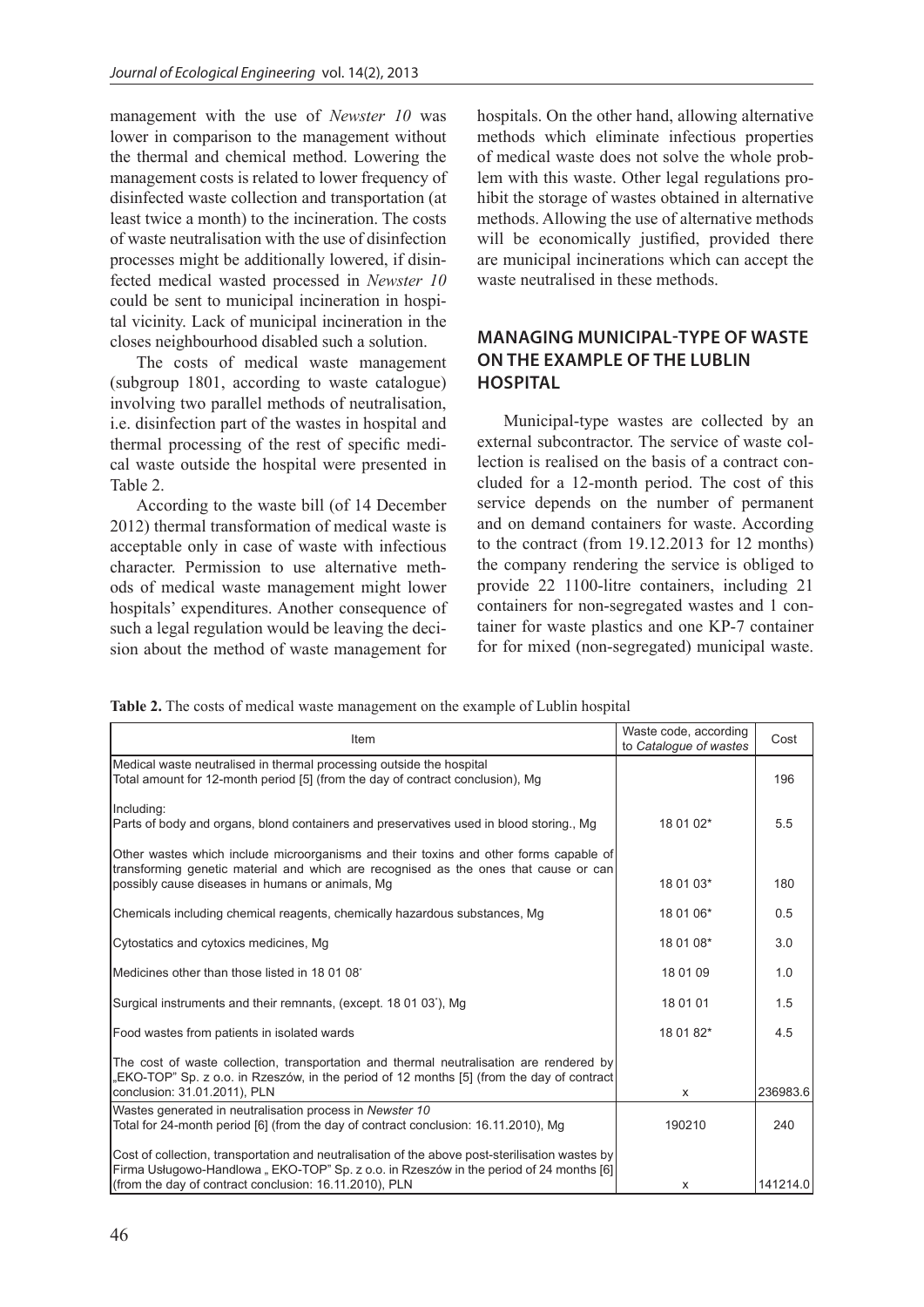Depending on the needs, the company will also provide other containers, appropriate for the type of wastes, including KP-7 BIO, KP-15, KP-10 ECO, KP-4. The type and amount of municipaltype wastes considered in the calculation of costs for their transportation and neutralisation in the period of contract realisation were presented in Table 3 and Figure 2. The intended expenditures on municipal-type wastes for a 12-month period, according to the offer, amount to 228 182.29 PLN [3].

# **Possibilities of limiting the costs of waste management in a medical facility**

Total cost of waste management in a medical facility is the sum of management costs of municipal-type waste (included in group 18 in Waste catalogue), special wastes (other than those included in group 18 in Waste catalogue) and secondary waste:

- $K_c = K_{ok} + K_m + K_{sn} + K_w$
- where:  $K_c$  total costs of waste management in the medical facility,  $K_{\alpha k}$  – cost of municipal-type waste management,  $K<sub>m</sub>$  – cost of medical waste management,  $K_{sp}^-$  – cost of special waste management (without medical waste),  $K_w$  – costs of secondary waste management

The size of the first cost ingredient depends to large extent on the amount of recyclable waste in the mass of wastes. The wastes with the features of recyclable materials can be sold or send to recycling for free. Regardless of the variant, increasing the level of product recycling brings the decrease of neutralisation costs (e.g. storage) of municipal-type waste. This will decrease the mass of this type of waste, intended for neutralisation [2]:

$$
K_{\alpha} = m \cdot k_j - p_o
$$

| Waste code       | Type of waste                                                                               | Container size     | Number of<br>containers |
|------------------|---------------------------------------------------------------------------------------------|--------------------|-------------------------|
| 200301           | Mixed, non-segregated types of waste                                                        | 11001<br>$KP-7$    | 4250<br>50              |
| 200199           | Other unlisted fractions collected selectively                                              | 11001<br>KP-10 ECO | 220<br>50               |
| 200201           | Selectively collected biodegradable waste (leaves and branches)                             | $KP-7$             | 42                      |
| 200111<br>200307 | <b>Textiles</b><br>Large-size wastes (from textile scraping)                                | KP-15              | 5                       |
| 170101<br>170107 | Concrete aggregate and debris from demolition<br>Mixed waste from concrete and brick debris | $KP-4$             | 9                       |

**Table 3.** Types of municipal-type wastes collected in the containers and the number of containers considered in the calculation of costs for the service [3]